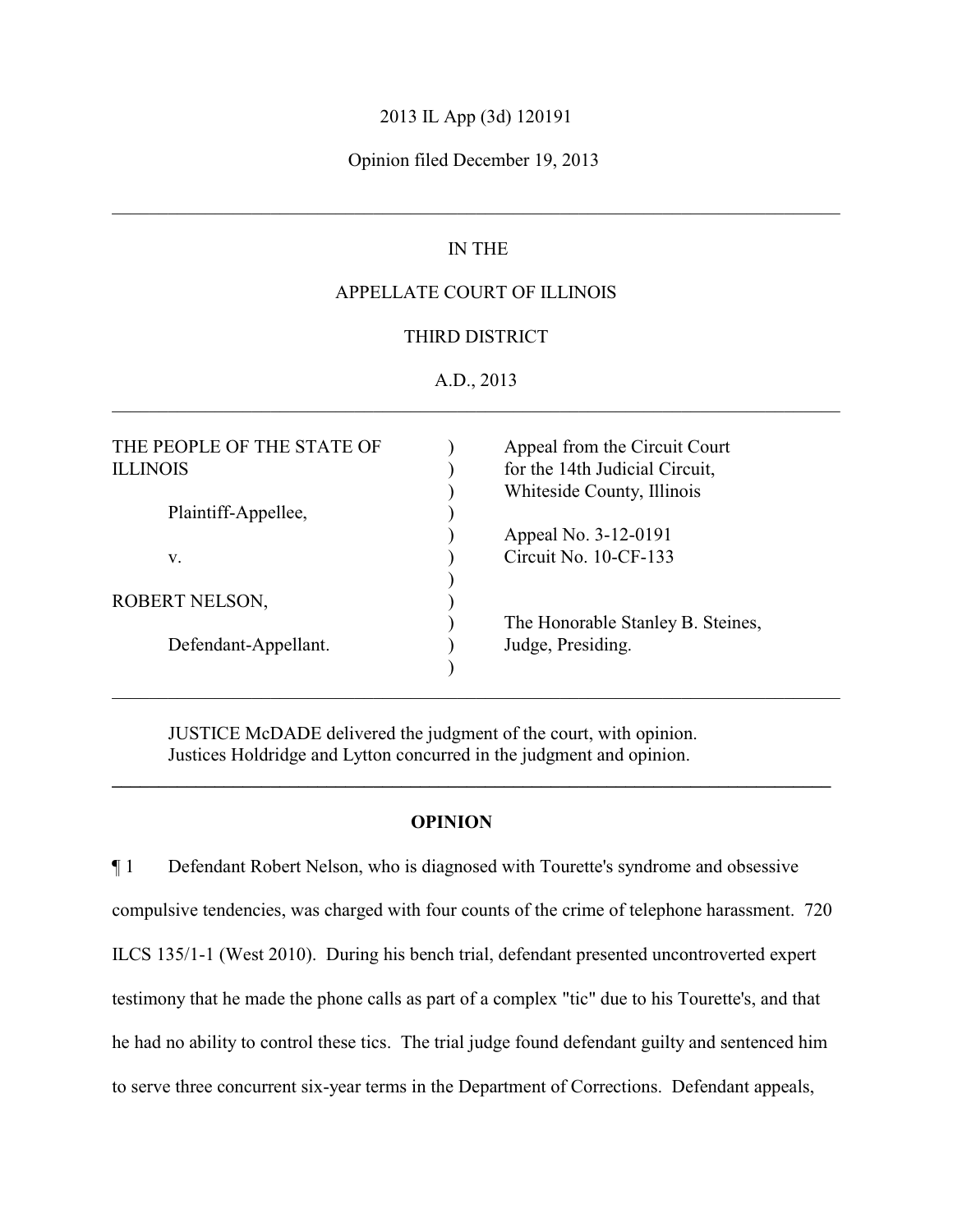arguing that the evidence was insufficient to prove beyond a reasonable doubt that he performed a voluntary act sufficient to result in criminal liability or to prove that he had the mental state required to commit the offense. We reverse defendant's conviction.

#### ¶ 2 FACTS

¶ 3 Defendant Robert Nelson has suffered from Tourette's syndrome with obsessive compulsive tendencies for 30 years. On the evening of March 27, 2010, Nelson made a telephone call to Lois Miller, an 84-year-old resident of Sterling, Illinois. Nelson and Miller had never met, and Nelson picked her name and number out of the phone book at random. When Miller answered the phone, Nelson said "Lois, what are you doing?" She did not recognize the voice on the phone, but asked him what he was doing. He said, "[O]h, I'm just sitting here pulling it off." He then begged for her to come see him. Miller figured the caller was referring to "a sexual thing." The call frightened and offended her, so she hung up the phone.

¶ 4 The morning of April 11, 2010, Nelson called Miller again. When she answered, she recognized the voice from the previous call. Nelson said that he "was Ted Long calling from Victoria's Secret." He said that Miller had "won a prize," and "that the prize was a beautiful padded \*\*\* bra and panty set." Nelson asked for her underwear sizes so he could send the right-sized prize. Miller, again finding the call embarrassing and offensive, hung up.

¶ 5 Miller contacted the police department the following day and spoke to Officer Franklin Hopes. Officer Hopes advised her to set up a "trap and trace" to discover the caller's phone number if he happened to call again. Miller then contacted her phone provider to set up the trap and trace.

¶ 6 Nelson called Miller again on the evening of April 26, 2010. She recognized the voice as

2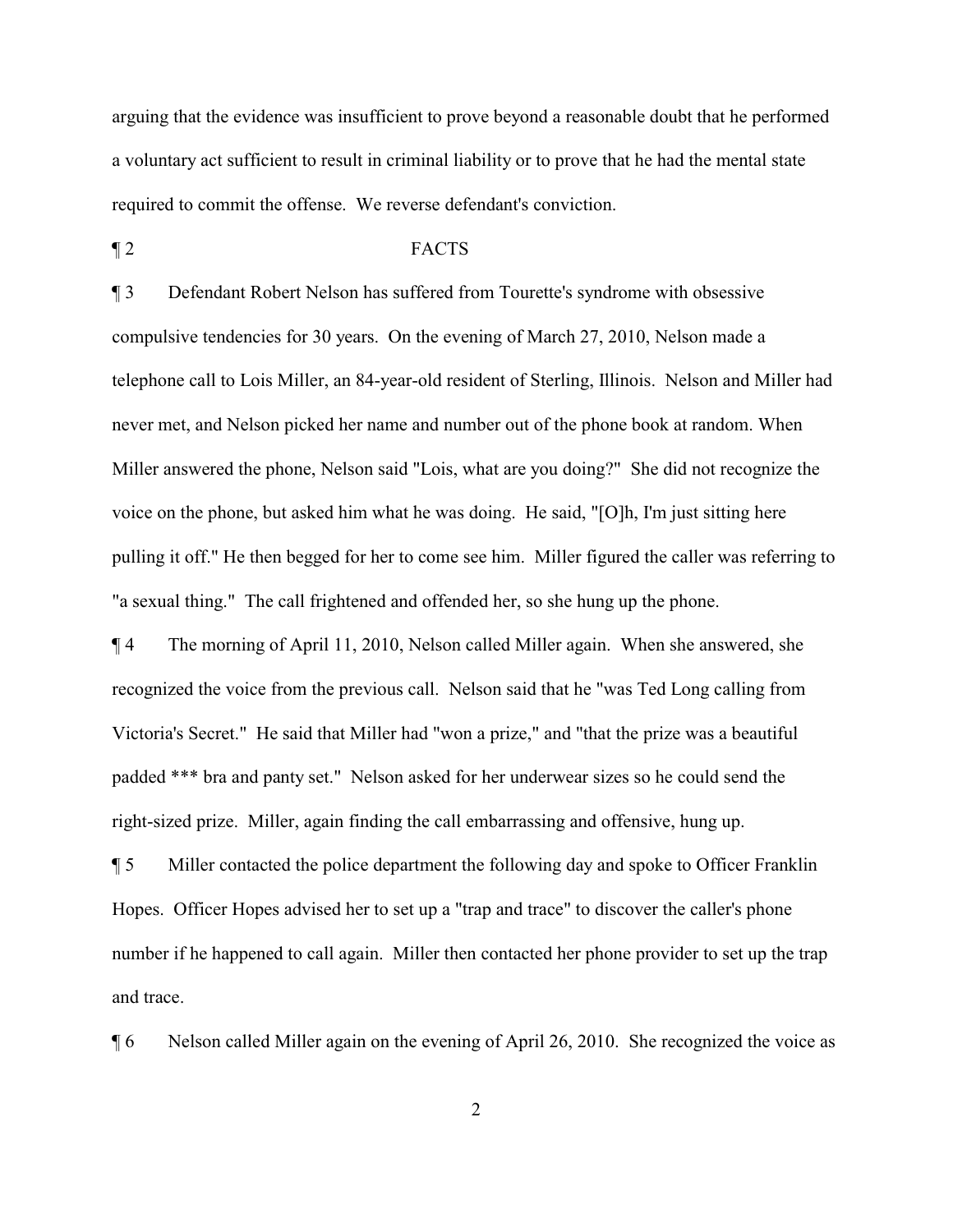the same as the one on the previous two calls. Nelson asked Miller to go out on a date with him. She refused, saying, "I'm not interested in you, I don't even know you." She slammed the phone down, but he immediately called back and told her his name was Rob. He said, "Lois, I'm going to level with you. A friend of mine gave me your picture, and I thought you were the most beautiful woman in Sterling, and I want[] to get a date around May 7th or 8th." Miller stayed on the phone long enough to trace the number, then hung up.

¶ 7 The next day, Officer Hopes received information from Miller's phone provider regarding the number from which Miller was called on April 26. Officer Hopes looked up the number and discovered it belonged to Nelson. On April 29, 2010, Miller met with Officer Hopes at the police station. They called Nelson's number, and the man who answered identified himself as Nelson. Miller recognized Nelson's voice as that of the man who had called her on the four prior occasions. Officer Hopes asked Nelson to come to the police station, and when he did so, Officer Hopes arrested him. On April 30, 2010, the State charged Nelson with four counts of telephone harassment. 720 ILCS 135/1-1 (West 2010).

¶ 8 Nelson waived a jury trial, and the cause proceeded to a bench trial on December 29, 2010. Both Miller and Officer Hopes were called during the State's case-in-chief. Miller testified about the content of the phone calls she received and her reaction to the calls. Officer Hopes testified to the circumstances of Nelson's arrest. By stipulation, the State also admitted Nelson's telephone records, which showed he called Miller's phone number on March 27, April 11, and twice on April 26, 2010. The State then rested.

¶ 9 Nelson testified on his own behalf. At the time of trial, Nelson was 37 years old, lived with his parents, and was unemployed but collecting disability. He had been diagnosed with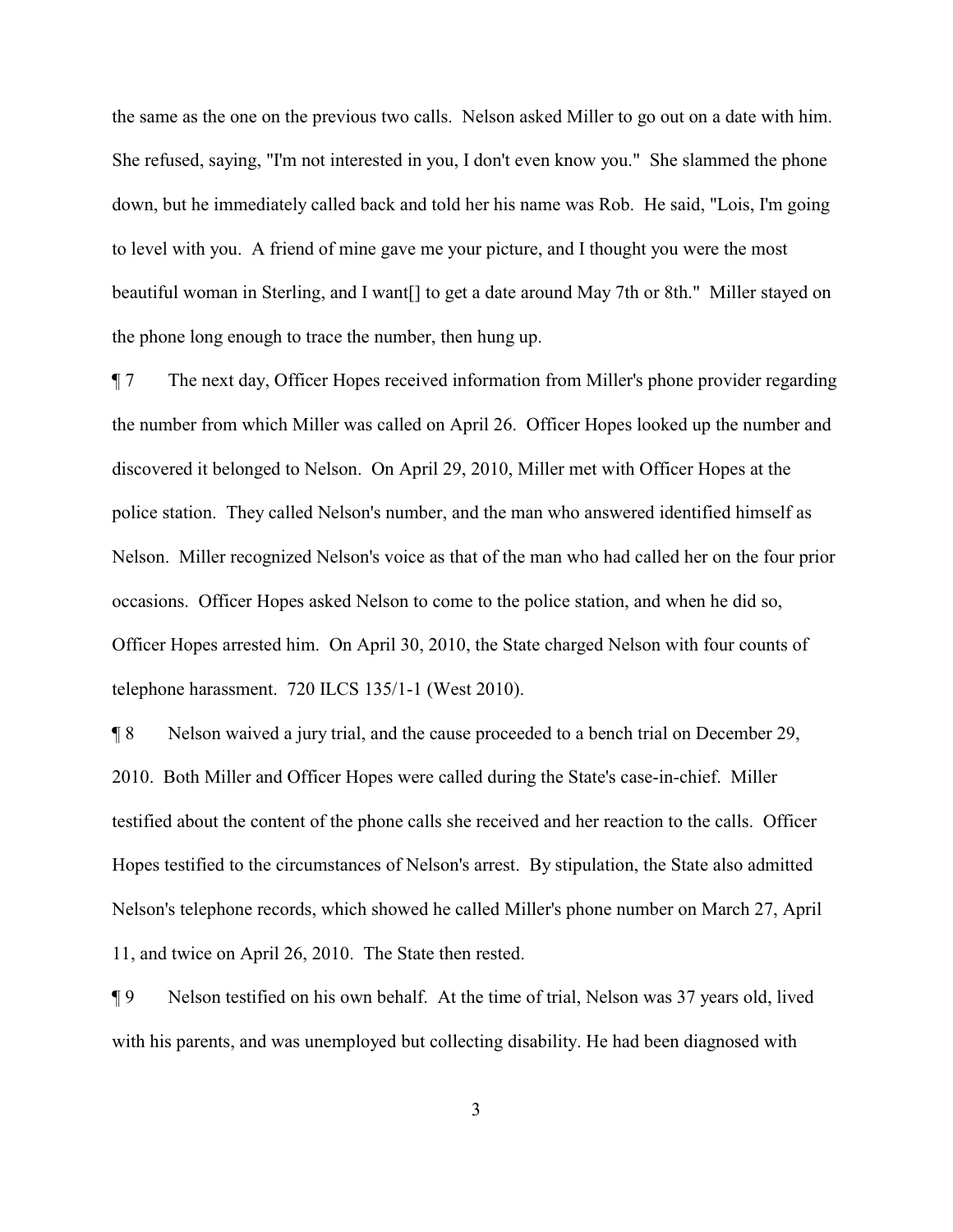Tourette's syndrome and obsessive compulsive disorder (OCD) when he was around 10 years of age. One of the manifestations of these disorders was that he obsessed with certain actions, such as repetitively locking doors or using the telephone. He also experienced motor tics, over which he had no control. Some of his motor tics were simple, such as kicking his arms or legs. Others were complex, such as touching a hot stove or locking a door. Nelson experienced verbal tics as well, which he stated were also involuntary. One verbal tic was simple: Nelson would say "feet" repeatedly.<sup>1</sup> Nelson described other vocal tics as complex. He stated that he would involuntarily utter obscenities and racial slurs, and that he would even speak full sentences as part of his complex vocal tics.

¶ 10 Nelson also testified that he experienced "premonitory urges," related to his OCD, which are urges to perform a motor activity. He described "get[ting] something in my mind and I obsess over it and obsess, [and] I end up having to do it." If he did not perform the activity related to the premonitory urge, he would experience anxiety and panic, sometimes to the point of throwing up; Nelson said the urge "will eat at me and eat at me away until – until I do it. It's just – it's totally uncontrollable. I have no control over that." On cross-examination, the State pointed out that Nelson had not uttered any obscenities or racial slurs while in court, and Nelson stated that was because he was trying to control himself. When the State asked if Nelson could control his tics, he responded, "Not really. I hold it in as long as I can and then if I have an

Throughout the trial, the court reporter transcribed many instances of Nelson saying feet, both while other witnesses were testifying and while he was testifying himself. Nelson's outbursts occurred with varying frequency throughout the trial, but they are reflected on numerous pages of the trial transcript.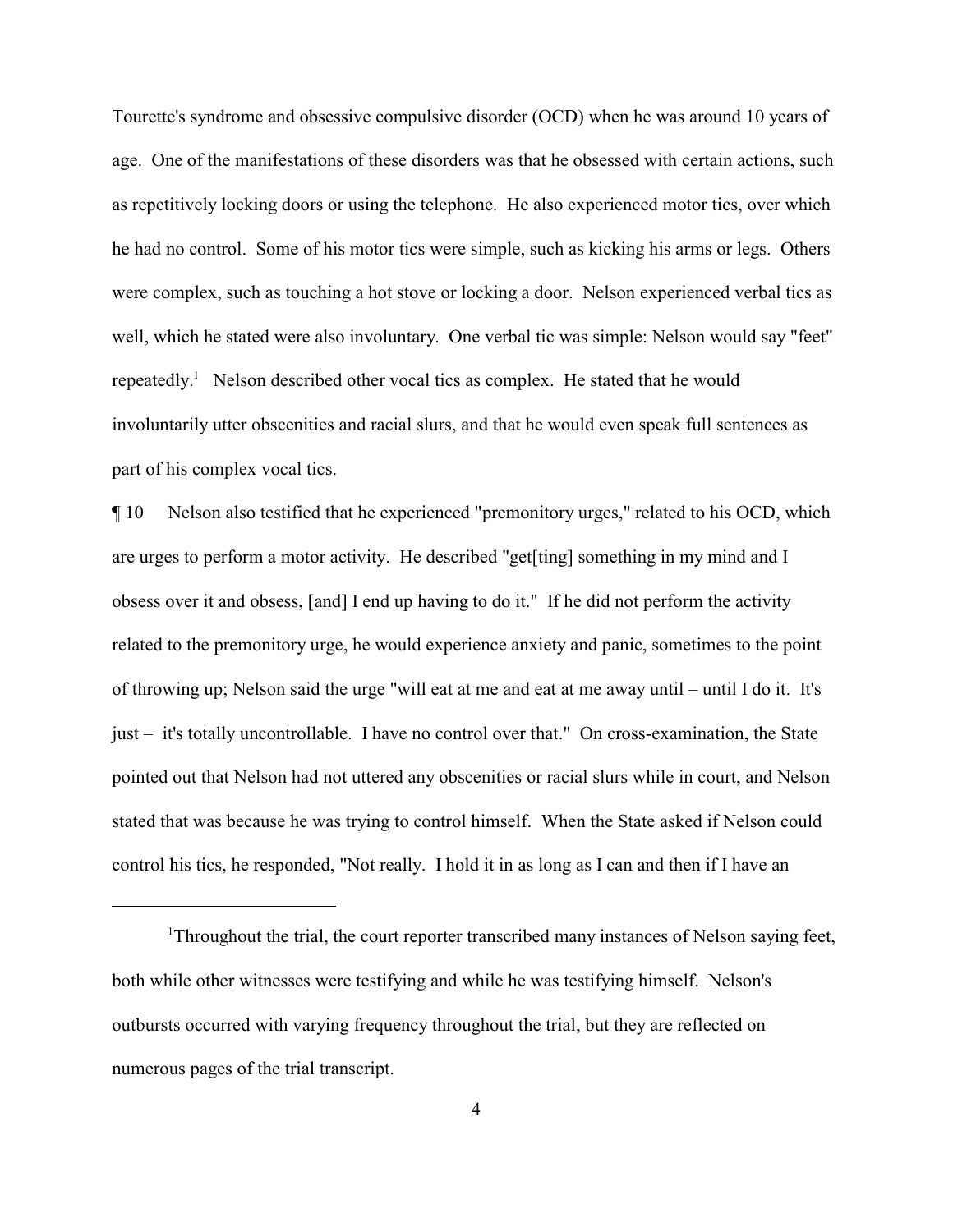outburst, I have an outburst."

¶ 11 Nelson testified that he was taking medication for his OCD, and that it was helping, although it did not completely eliminate his symptoms. He was on medication during the trial. ¶ 12 Nelson admitted that he made the three phone calls to Miller. He stated that he had never met Miller, but just picked her name and number out of the phone book at random. Nelson denied that he called her with the intent to offend, abuse, or harass her, but admitted during cross-examination that he knew the statements he made would scare or offend an elderly woman. He testified he felt awful after making the calls, and he knew it was not right to say what he said, but he could not control his behavior. He also admitted that he never contacted his doctor to seek help specifically about making the phone calls to Miller.

¶ 13 Doctor Martin Fields, who had been Nelson's treating psychiatrist since 2009, testified as an expert in the field of psychiatry. He stated that Nelson's predominant diagnosis was for Tourette's disorder with obsessive compulsive symptoms. Dr. Fields testified that Nelson was prescribed a number of medications for his disorders: Luvox for his OCD symptoms, Risperdal for his agitation, and Haldol for his tics.

¶ 14 Dr. Fields stated that Nelson, due to his Tourette's with obsessive compulsive symptoms, experienced both simple and complex motor tics. Dr. Fields testified that a complex tic behavior could involve making phone calls and speaking full sentences. He stated that this sort of tic behavior was called coprolalia and it was commonly associated with Tourette's. Dr. Fields described a "tic" in the following exchange:

"A. [Dr. Fields]: Yeah. A tic is an involuntary movement.

We think of it as an automatic movement –

5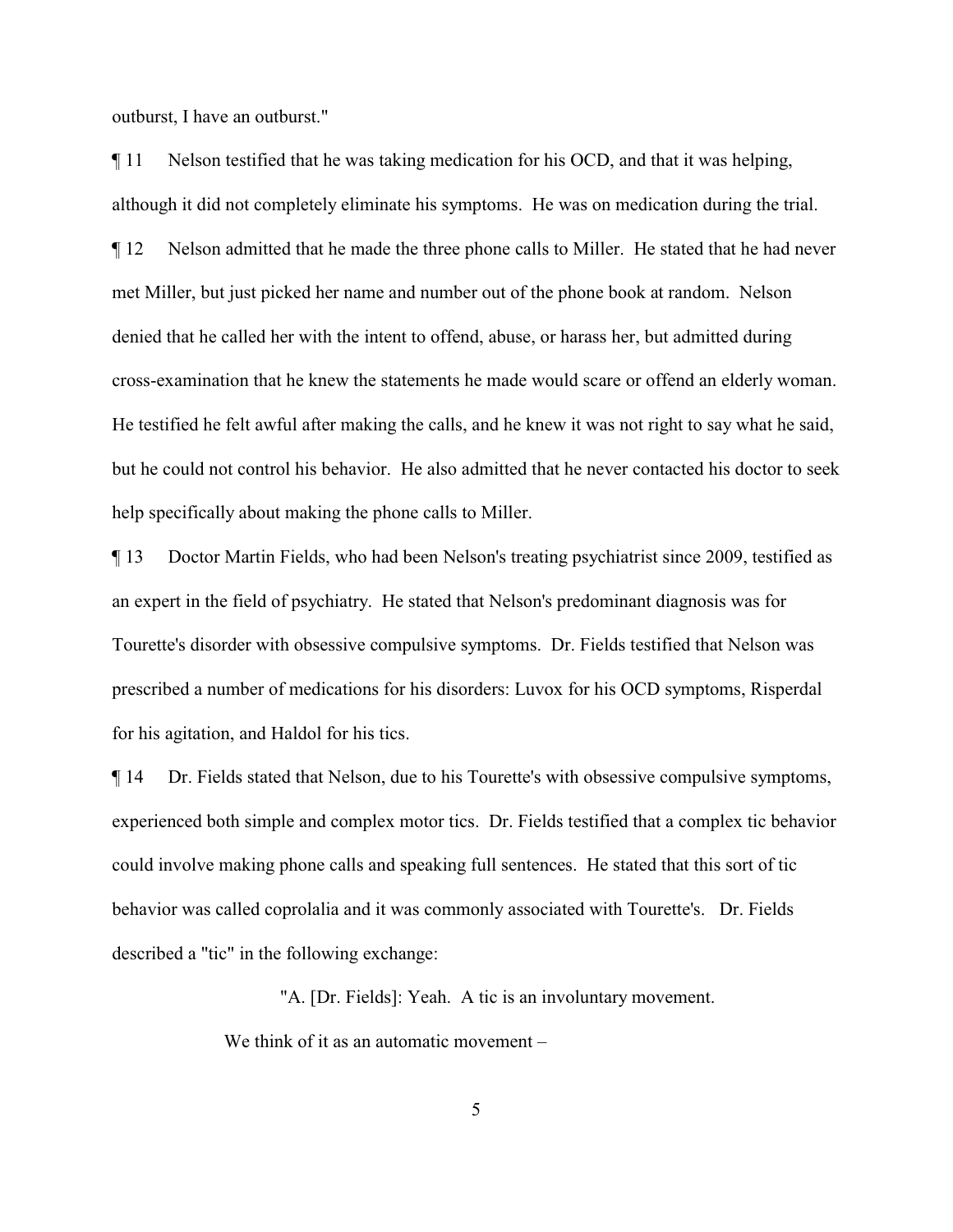THE DEFENDANT: Feet.

A. – where cognitive control is not possible and simple tics like the one you are seeing right now are not under his voluntary control –

THE DEFENDANT: Feet.

A. – and the complex tics that you're referring to are no more under his control. It's not that he thinks about it and then can say  $I - I$  shouldn't do this. The tic is part of an automatic stimulus response motion that goes in one–one automatic motion from thought to action without any way to stop it.

THE DEFENDANT: Feet.

A. We think of [it] almost like seizures. You can see that right now. You–you see he is not capable of stopping the tic right now. THE DEFENDANT: Feet. Feet.

A. He is trying but he cannot."

Dr. Fields further testified that it was common for patients with Tourette's disorder to perform complex actions under the influence of the tic, stating that the tics resulted in a "complex action that occurs as a result of some kind of \*\*\* brain activation that we don't yet understand." ¶ 15 One action that Nelson performed frequently was making phone calls, and he was obsessed with the phone. Dr. Fields opined that Nelson's behavior in calling Miller would be part of a tic action called coprolalia related to his Tourette's. According to Dr. Fields, calling a

victim and saying "I'm just sitting here pulling one off" would be due to coprolalia, as would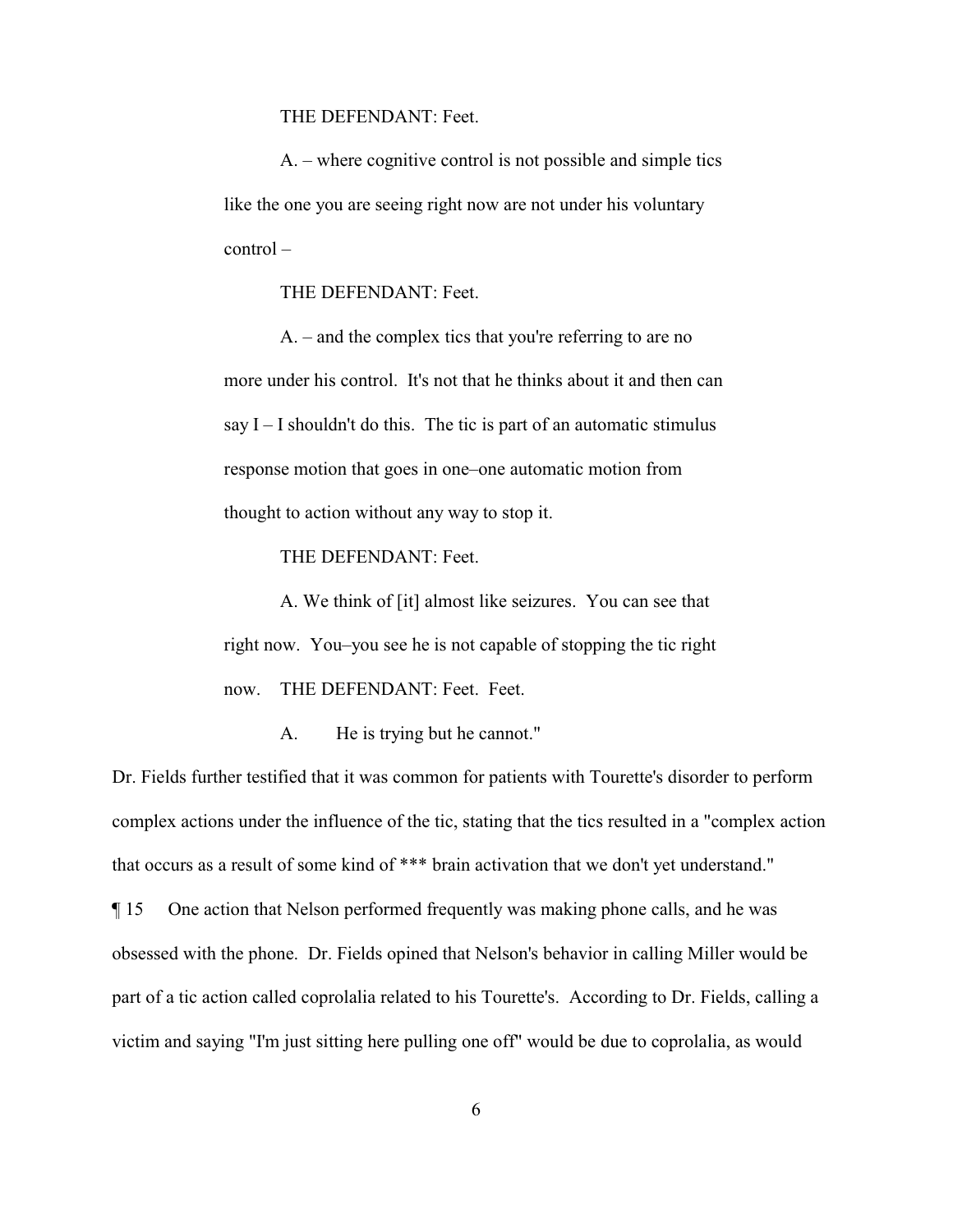calling her and saying that he was a representative of Victoria's Secret, or calling to ask for a date. On cross-examination, Dr. Fields stated that, for Nelson, picking up the phone and dialing it, or even looking up a person's phone number in the phone book, were due to uncontrollable tics. While Dr. Fields was unaware whether Nelson previously said the exact statements he made in the phone calls to Miller, the same type of coprolalia had occurred in the past with Nelson. He also testified that it would be part of the coprolalia for Nelson to call the same person on multiple occasions, saying that it was common for patients with Tourette's to repeat the same type of action under similar circumstances, although he could not explain why.

¶ 16 According to Dr. Fields, Nelson was not capable of controlling his tics without medication. When Nelson was taking his medications, Dr. Fields observed an extreme decrease in the occurrence of Nelson's tics. He opined that while on his medication, Nelson was "really being rehabilitated." After Nelson was arrested, however, he told Dr. Fields that he was not taking his medication at the time he made the phone calls to Miller. The State asked whether it was a volitional act on Nelson's part to stop taking his medication. Dr. Fields responded that he thought Nelson ran out of his medication; while he had not checked his records to make sure, according to Dr. Fields' recollection, Nelson ran out of medication and could not make it back to get another prescription.

¶ 17 After Dr. Fields testified, the defense rested. The State did not present any rebuttal evidence, and the court then heard closing arguments. The State argued the evidence was sufficient to demonstrate that Nelson knowingly made the phone calls to Miller, and did so knowing it was wrong. The State further argued that Nelson's disease did not constitute an excuse for his criminal behavior; rather, he was similar to a drug addict who argued that he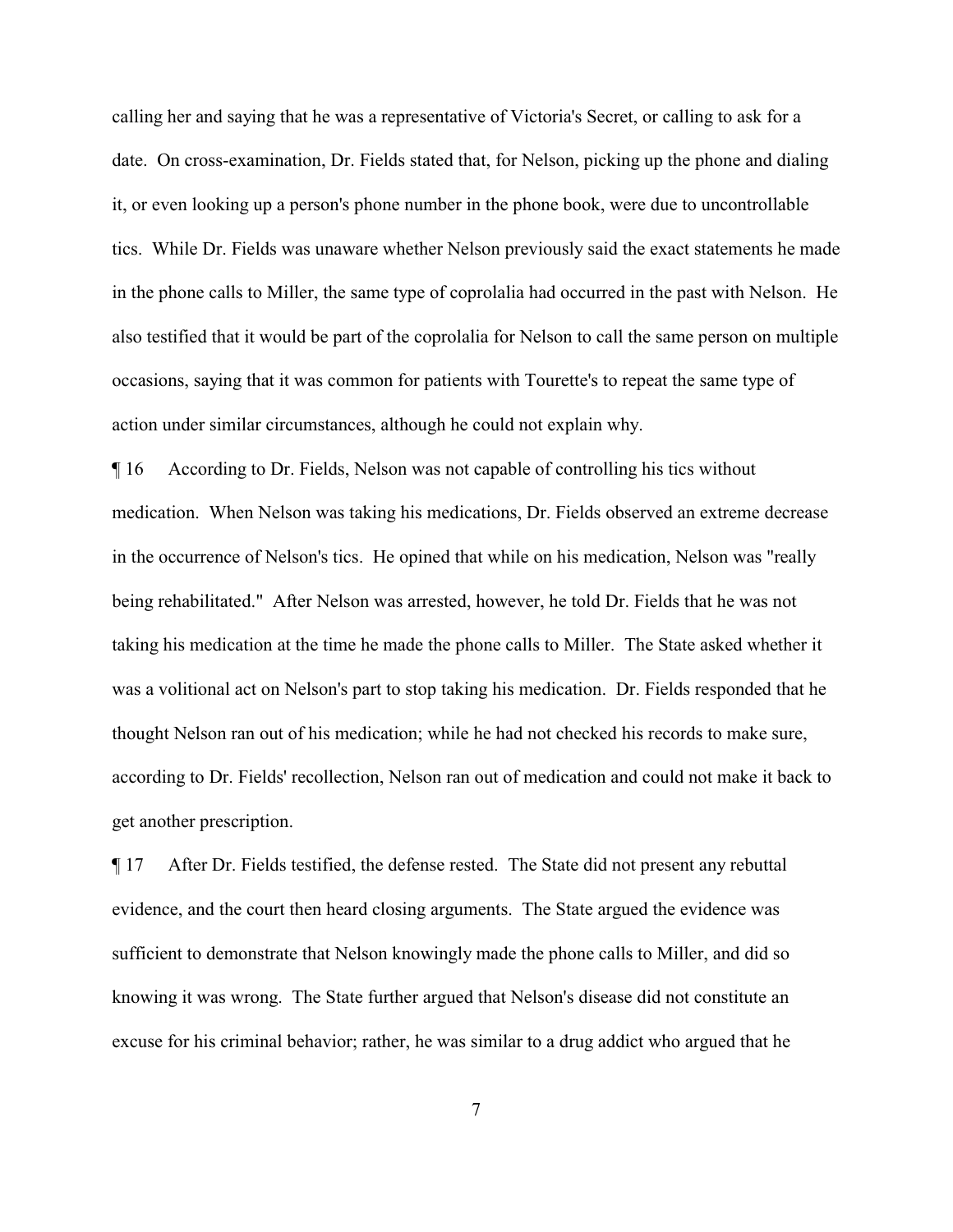should be excused because of his addiction. Finally, the State contended that Nelson intentionally stopped taking his medicine, which constituted a volitional act on his part. The defense argued that the State failed to prove beyond a reasonable doubt that Nelson intended to harass or offend Miller, and also pointed out that the calls resulted from involuntary actions. ¶ 18 The trial court ruled that the State proved, beyond a reasonable doubt, that Nelson made the calls in question to Miller and that the statements he made contained indecent, lewd, harassing, or abusive language. The question for the court then became whether the nature of Nelson's disability precluded a finding that he made the calls intentionally, or whether Nelson's actions were "under his control." The court stated that it was "incredible for this court to understand" that Nelson's behavior of choosing a number, dialing the phone, and making the lewd statements was all part of a complex tic action. But, "[a]s incredible as that seems to the Court, I do have to accept it because it came from the expert testimony of our expert\*\*\*. I don't have any expert from the State saying well that isn't part of a complex tic." However, the court pointed out that despite the fact that his medication seemingly stopped the tics, Nelson stopped taking his medication prior to making the calls. The court stated that Nelson "cannot rely upon his disease as an excuse for his uncontrolled or involuntary acts," because Nelson knew that he had problems with tics and making phone calls, but he did not take medication to prevent them. It concluded that Nelson's "failure without excuse to remain on his treatment does not rise to the level of a defense." Accordingly, the court found Nelson guilty of telephone harassment.

¶ 19 At sentencing, the court entered judgment on three counts of telephone harassment and sentenced Nelson to three concurrent terms of six years in the Department of Corrections. Nelson then filed a motion for a new trial, which the court denied. The court stated that even if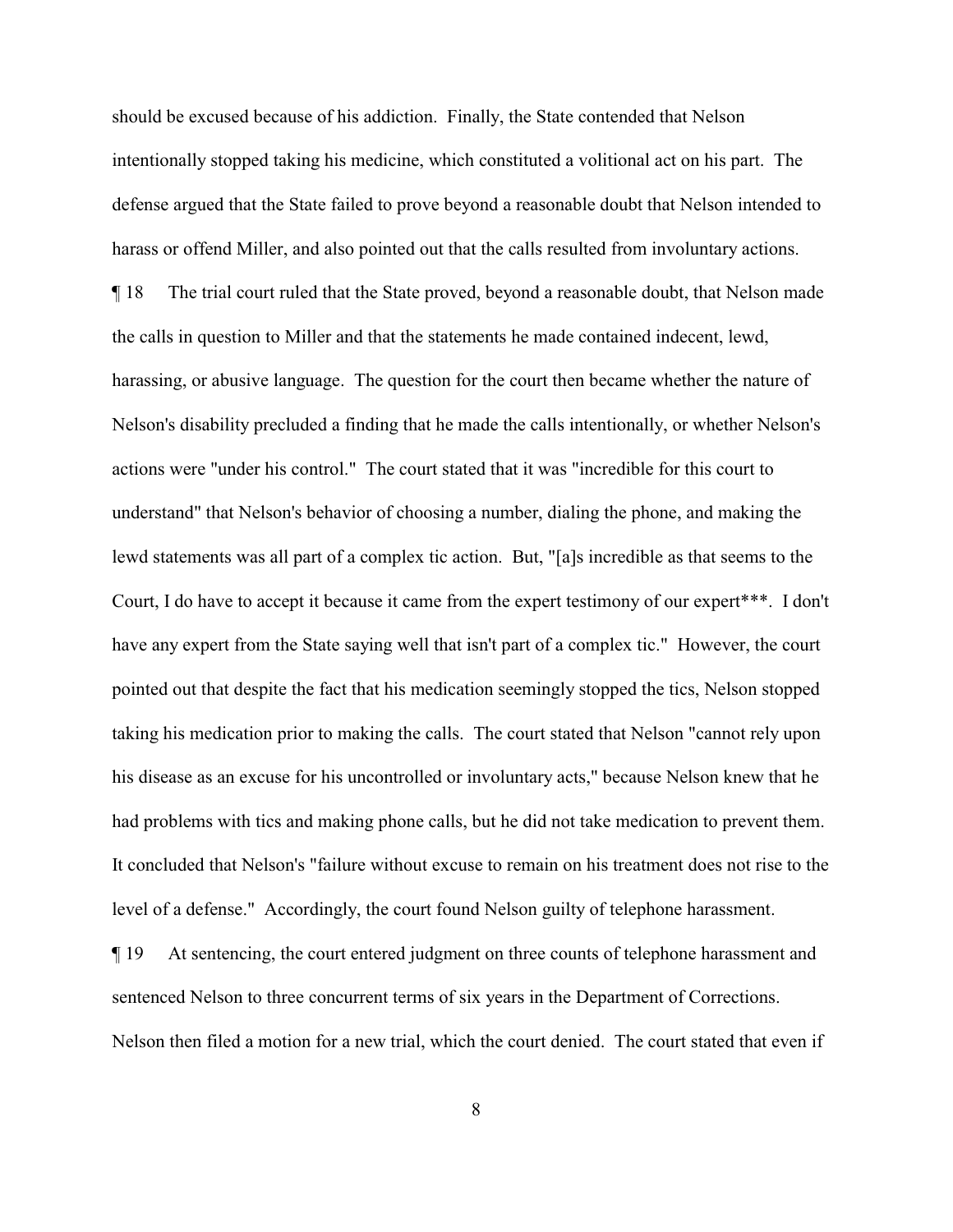Nelson's actions were part of a complex tic, that fact did not constitute a defense because he stopped taking his medication. The court compared Nelson's situation to an alcoholic who "can't resist consuming alcohol consumes alcohol[,] and because of their diminished capacity while under the influence of alcohol commits whatever offenses," such as battery, disorderly conduct, or driving under the influence.

¶ 20 Nelson filed a timely notice of appeal.

¶ 21 ANALYSIS

¶ 22 In this appeal, Nelson has raised two arguments challenging his conviction. First, Nelson argues that the evidence presented at trial does not support a finding, beyond a reasonable doubt, that he performed voluntary acts when he made the phone calls to Miller. Second, he argues that the evidence does not support the conclusion that he intended to offend or harass, abuse, or threaten Miller by making the calls.

¶ 23 When a criminal defendant challenges the evidence as insufficient to support his conviction, a reviewing court considers whether, viewing the evidence in the light most favorable to the State, any rational trier of fact could have found the essential elements of the crime beyond a reasonable doubt. *People v. Wheeler*, 226 Ill. 2d 92, 114 (2007). This standard applies both in jury trials and bench trials. *Wheeler*, 226 Ill. 2d at 114.

¶ 24 To evaluate Nelson's arguments, we must consider both the offense of telephone harassment itself and the fundamental elements of criminal liability. Nelson was convicted under sections 1-1(1) and 1-1(2) of the Harassing and Obscene Communications Act, which set out the offense of telephone harassment. 720 ILCS 135/1-1 (West 2010).<sup>2</sup> That statute provides, in the

 $2$ In 2013, the Harassing and Obscene Communications Act was repealed, and the offense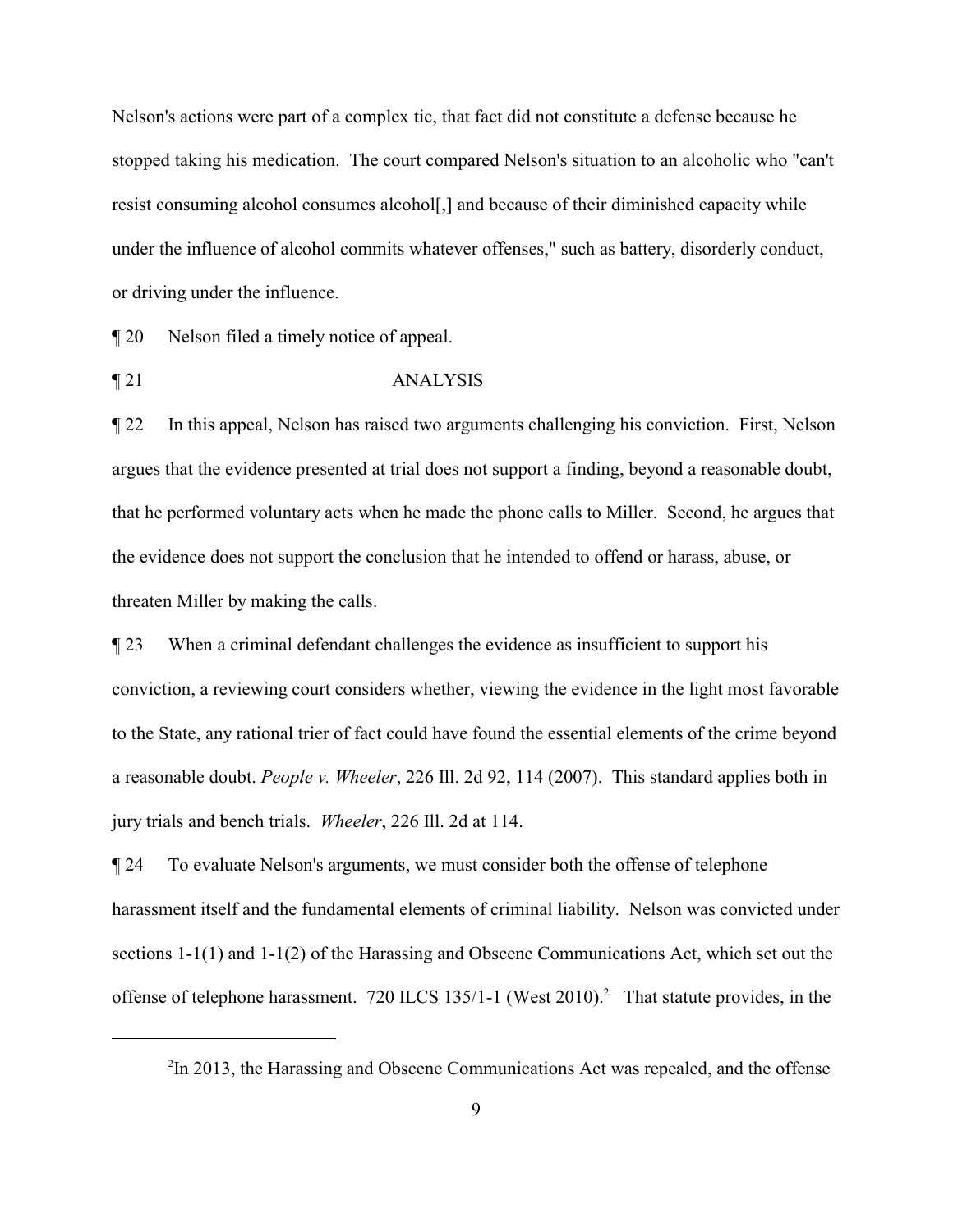relevant parts:

"Harassment by telephone is the use of telephone communication for any of the following purposes:

(1) Making any comment, request, suggestion, or proposal which is obscene, lewd, lascivious, filthy or indecent with an intent to offend; or

(2) Making a telephone call, whether or not conversation ensues, with intent to abuse, threaten or harass any person at the called number \*\*\*." 720 ILCS 135/1-1 (West 2010).

¶ 25 As with common law crimes, in Illinois a criminal offense requires that the defendant perform a prohibited act (the *actus reus*) with the prescribed mental state (*mens rea*), except for certain absolute liability offenses, which require no mental state. See *People v. Stiles*, 334 Ill. App. 3d 953, 956-57 (2002). For the crime of telephone harassment, subsection 1-1(1) prohibits the act of using the telephone to make obscene, lewd, lascivious, filthy or indecent comments. For subsection 1-1(2), the prohibited act is making the telephone call. *People v. Karberg*, 356 Ill. App. 3d 500, 502 (2005). For each subsection, the required mental state is intent. A defendant acts intentionally when his "conscious objective or purpose is to accomplish that result or engage in that conduct" proscribed by the statue. 720 ILCS 5/4-4 (West 2010). Accordingly, subsection 1-1(1) requires that the defendant's conscious objective or purpose be to offend the recipient of the call, while subsection 1-1(2) requires the defendant's conscious objective or purpose be to

of telephone harassment was recodified under article 26.5 of the Criminal Code of 2012. See Pub. Act 097-1108 (eff. Jan. 1, 2013) (adding 720 ILCS 5/26.5-2).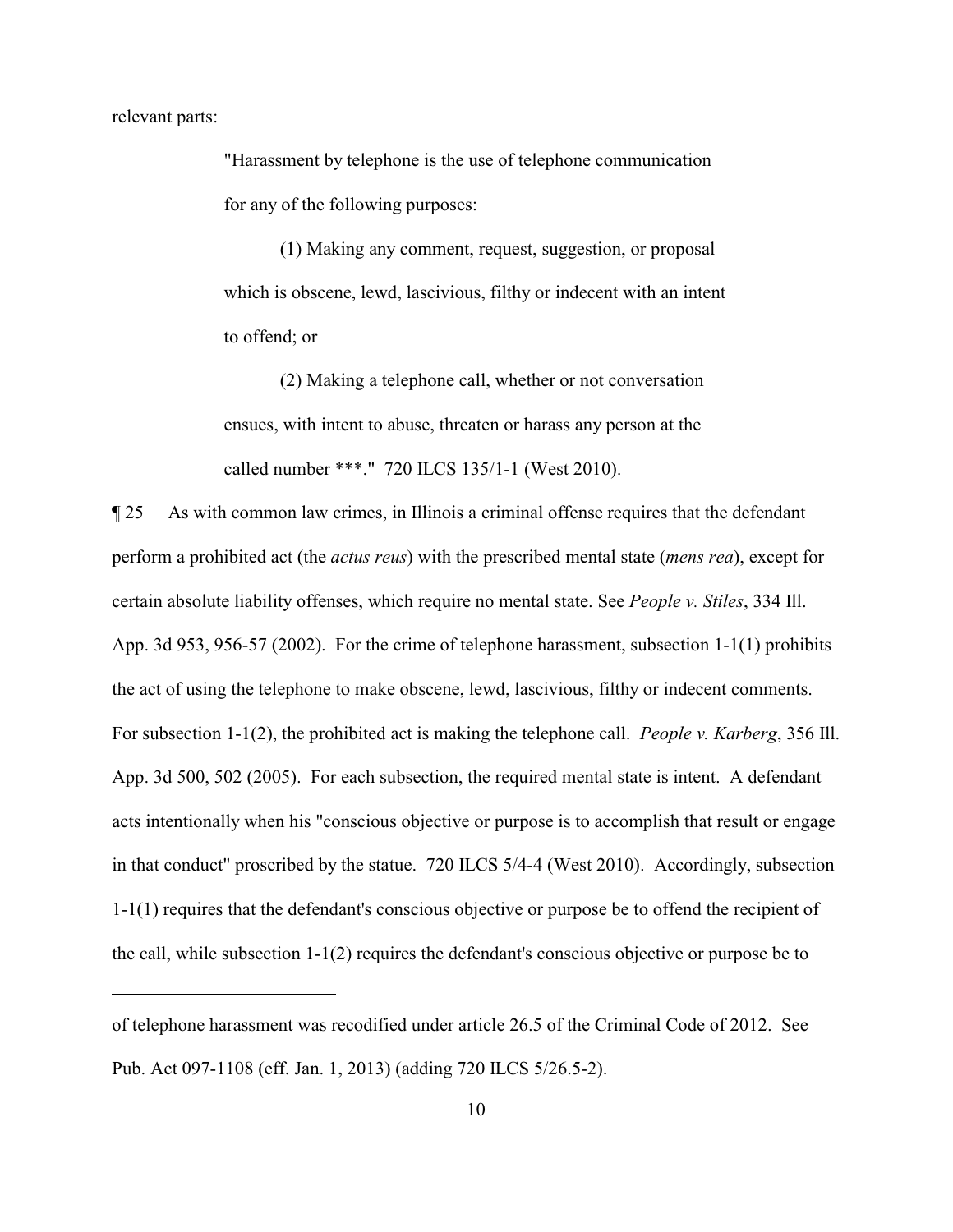abuse, threaten, or harass a person at the called number. See *Karberg*, 356 Ill. App. 3d at 502. The State is required to prove each element of the crime beyond a reasonable doubt. *People v. Maggette*, 195 Ill. 2d 336, 353 (2001).

¶ 26 In addition to proving that the defendant performed the *actus reus* with the requisite *mens rea*, the State must also prove beyond a reasonable doubt that the defendant engaged in a voluntary act, for it is a "fundamental principle that a person is not criminally responsible for an involuntary act." *People v. Grant*, 71 Ill. 2d 551, 558 (1978). Thus, the Criminal Code of 1961 provides that "[a] material element of every offense is a voluntary act, which includes an omission to perform a duty which the law imposes on the offender and which he is physically capable of performing." 720 ILCS 5/4-1 (West 2010).

¶ 27 In *People v. Grant*, our supreme court discussed the voluntary act requirement in the context of the defense of automatism. The court stated:

> "Certain involuntary acts, *i.e*., those committed during a state of automatism, occur as bodily movements which are not controlled by the conscious mind. A person in a state of automatism lacks the volition to control or prevent the involuntary acts. Such involuntary acts may include those committed during convulsions, sleep, unconsciousness, hypnosis or seizures. [Citations.] A cornerstone of the defense of involuntary conduct is that a person, in a state of automatism, who lacks the volition to control or prevent his conduct, cannot be criminally responsible for such involuntary acts." *Grant*, 71 Ill. 2d at 558.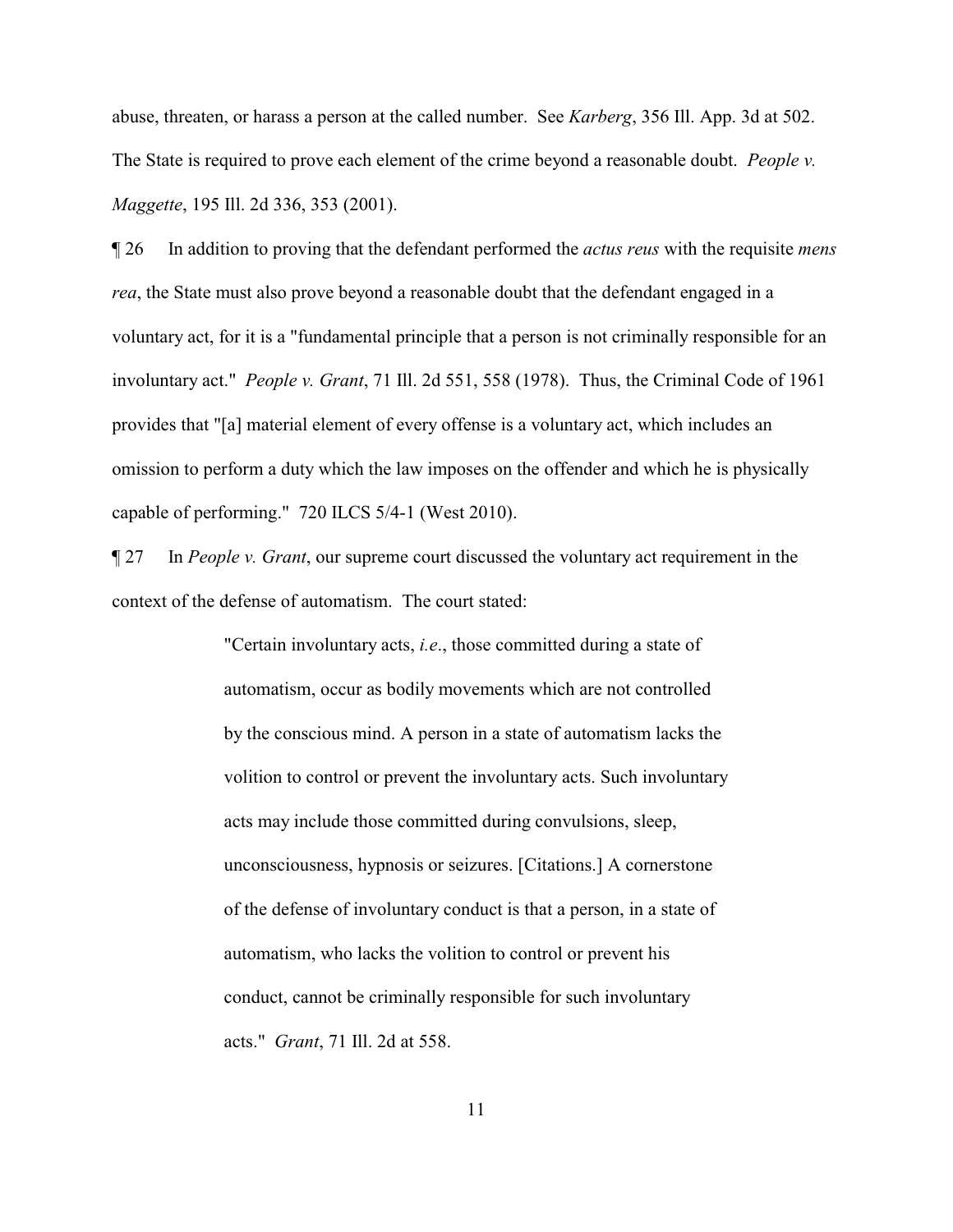The *Grant* court noted that the committee comments to section 4-1 of the Criminal Code of 1961 cited to the Model Penal Code's provision on the voluntary act requirement. *Grant*, 71 Ill. 2d at 558 (citing Ill. Ann. Stat., ch. 38, ¶ 4-1, Committee Comments 1960, at 250 (Smith-Hurd 1972) (citing Model Penal Code § 2.01, cmt. 3, at 121 (Tent. Draft No. 4 (1955))). The Model Penal Code states that the following are not voluntary acts:

"(a) a reflex or convulsion;

(b) a bodily movement during unconsciousness or sleep;

(c) conduct during hypnosis or resulting from hypnotic suggestion;

(d) a bodily movement that otherwise is not a product of the effort or determination of the actor, either conscious or habitual." Model Penal Code § 2.01(2) (1962).

¶ 28 Thus, the law is clear that where a bodily movement is not the result of a defendant's volition or control, it is an involuntary act for which the defendant cannot be held criminally liable. *Grant*, 71 Ill. 2d at 558. See also *People v. Martino*, 2012 IL App (2d) 101244, ¶ 15 (where police used a Taser on defendant, rendering him incapable of controlling his muscles, and defendant fell on victim, the contact with victim was the result of an involuntary act, which could not sustain an aggravated domestic battery conviction).

¶ 29 Turning to the case at bar, we agree with Nelson's argument that the uncontroverted evidence presented at trial cannot support a conclusion that he acted voluntarily when he made the phone calls to Miller. It is undisputed that Nelson actually made the calls in question. But the expert testimony of Dr. Fields, along with Nelson's own testimony, demonstrates that the phone calls were not acts done under Nelson's conscious control. Dr. Fields testified that patients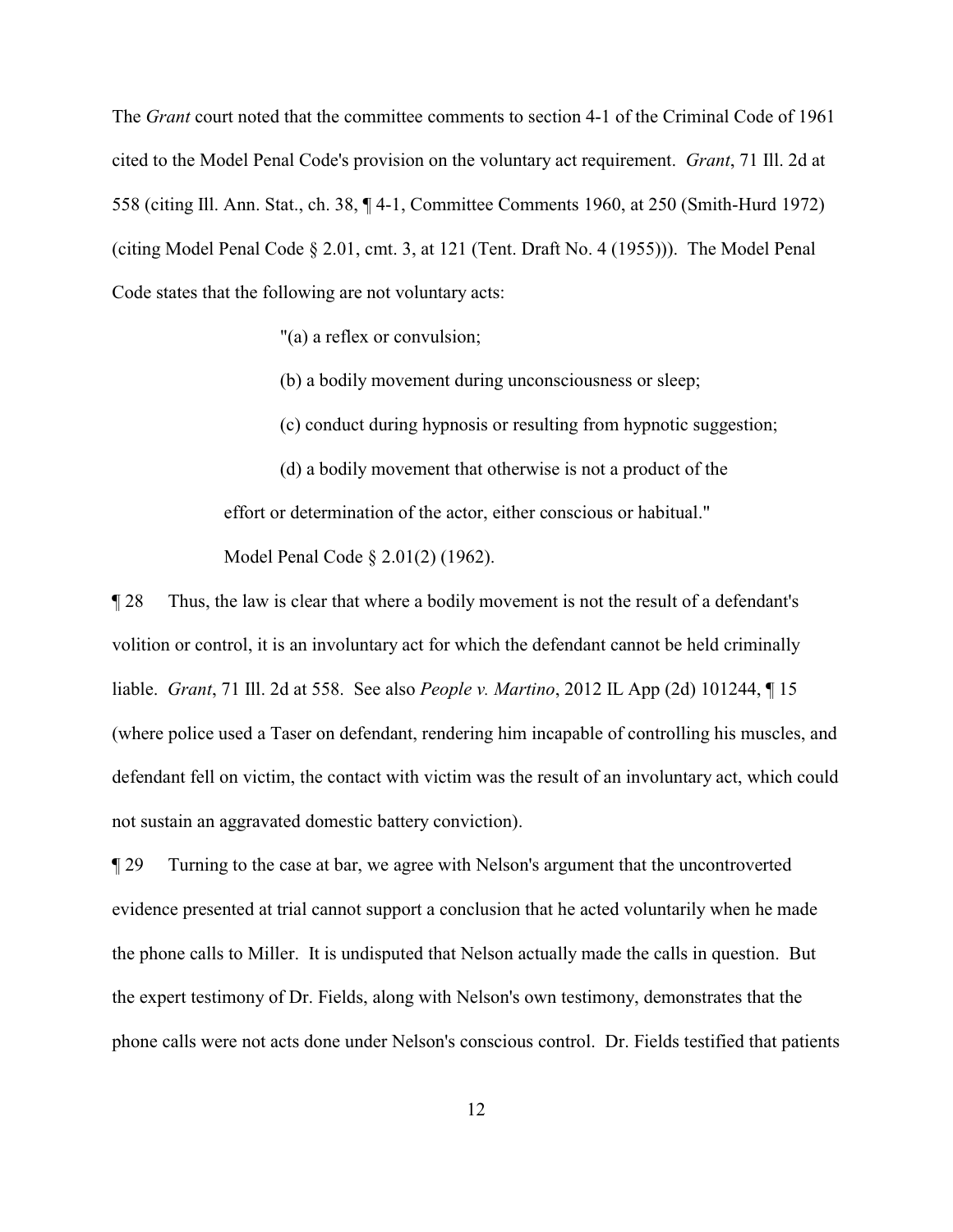with Tourette's could perform complex actions as part of involuntary tics. He described Nelson's tic as "an automatic stimulus response" where cognitive control is not possible. Dr. Fields repeatedly stated that without medication, Nelson could not control the tics. Dr. Fields testified that Nelson's behavior of selecting a number, dialing it, and saying lewd or offensive things were all part of a complex tic resulting from his Tourette's. The State did not present a rebuttal expert to testify that Nelson's actions were voluntary, or to otherwise refute any of Dr. Fields' testimony. The trial court concluded that it had to adopt Dr. Fields' uncontroverted expert testimony that Nelson did not act voluntarily in making the phone calls, which was proper. See *Morus v. Kapusta*, 339 Ill. App. 3d 483, 492 (2003) (holding that the trier of fact cannot disregard uncontroverted expert testimony when this testimony pertains to medical issues "beyond the understanding of a layperson") (internal quotation marks omitted). Thus, the evidence demonstrates that Nelson acted pursuant to an involuntary tic when he made the calls in question. ¶ 30 The State argues that even if Nelson's acts of making the phone calls were pursuant to involuntary tics, he could have prevented the tics by taking his medication. Echoing the rationale of the trial court, the State argues that Nelson's failure to take his medication thus constituted a

voluntary act sufficient for criminal liability. We disagree.

¶ 31 It is clear that Nelson was not taking his medication at the time he made the phone calls and therefore he could not control his tics. But there was no evidence presented that he purposefully stopped taking his medication; the only evidence on this issue was the testimony of Dr. Fields, whose uncertain recollection that Nelson ran out of medication and was unable to obtain more. Despite the opportunity to question Nelson about his failure to take medication at the time the calls were made, the State neglected to do so. We do not think, based on this record,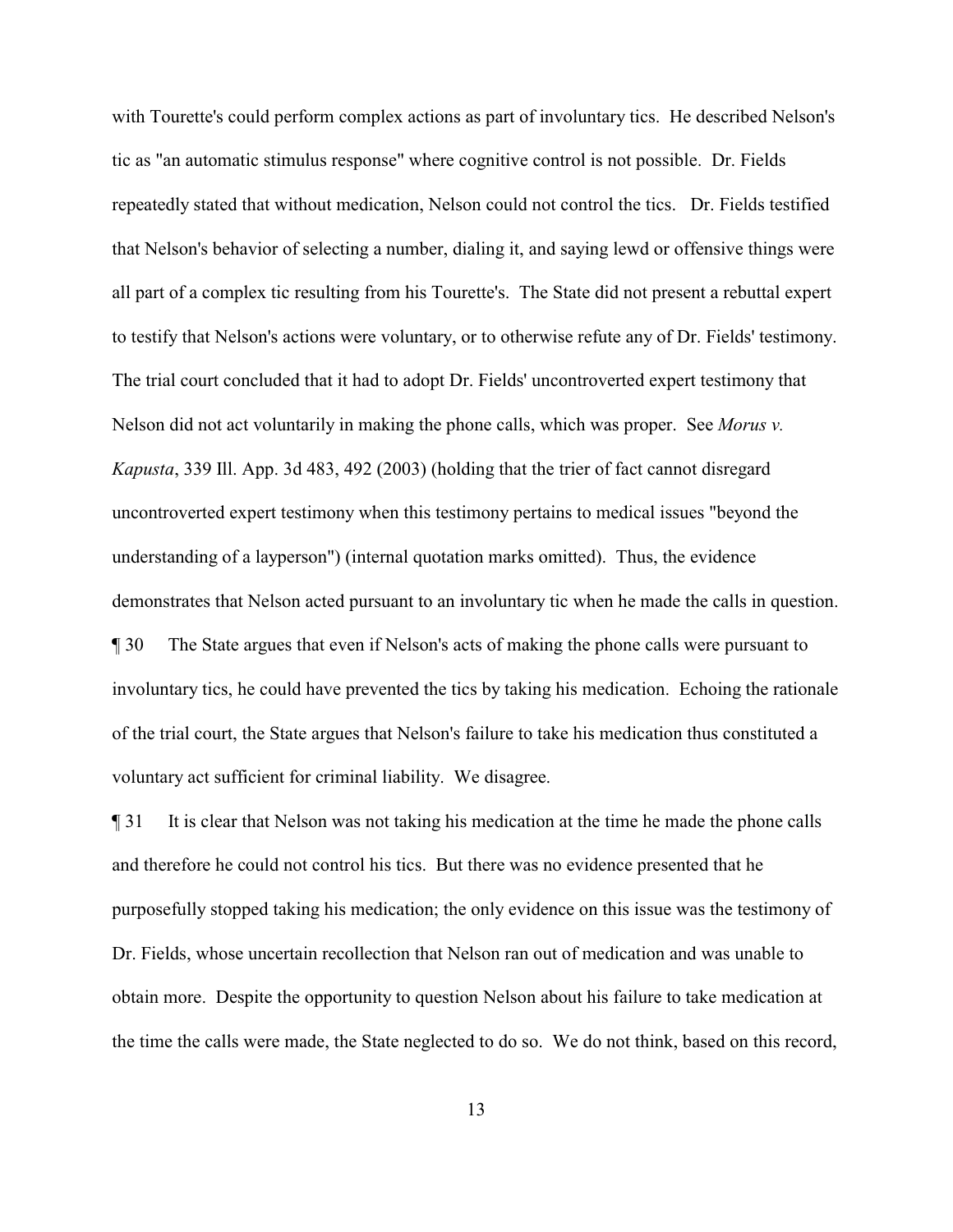a rational trier of fact could infer that Nelson voluntarily stopped taking his medication *with the intent* to make harassing or offensive phone calls.

¶ 32 Accordingly, we conclude that Nelson's failure to take his medication constitutes an omission, not an action. "Not taking his pills" was not an affirmative act. Rather, Nelson engaged in nonaction—he simply did not take medication. The Criminal Code makes clear that an omission satisfies the voluntary act requirement only if it involves "an omission to perform a duty which the law imposes on the offender and which he is physically capable of performing." 720 ILCS 5/4-1 (West 2010). See also *People v. Stanciel*, 153 Ill. 2d 218, 237 (1992). The State did not present any evidence at trial, nor has it pointed to any legal authority here on appeal, to demonstrate that Nelson had a legal duty to take his medication. We therefore hold that Nelson's failure to take his pills does not constitute a voluntary act sufficient for criminal liability. Because the State failed to prove the material element of a voluntary act, Nelson's conviction must be reversed, and we need not address his *mens rea* argument.

¶ 33 We emphasize that our holding here is a narrow one: we conclude merely that, due to the uncontroverted expert testimony of Dr. Fields, no rational trier of fact could have concluded that Nelson performed voluntary acts in placing the offensive phone calls to Miller. We also conclude that, on the basis of the specific evidence in this case, Nelson's failure to take medication that could have alleviated his tics was not a voluntary act for the purposes of violating the statute in question. Our holding should not be interpreted as stating that, as a matter of law, acts performed pursuant to complex tics by persons with Tourette's disorder are always involuntary—whether an act is voluntary should be determined based on the facts of each particular case and the evidence presented at trial.